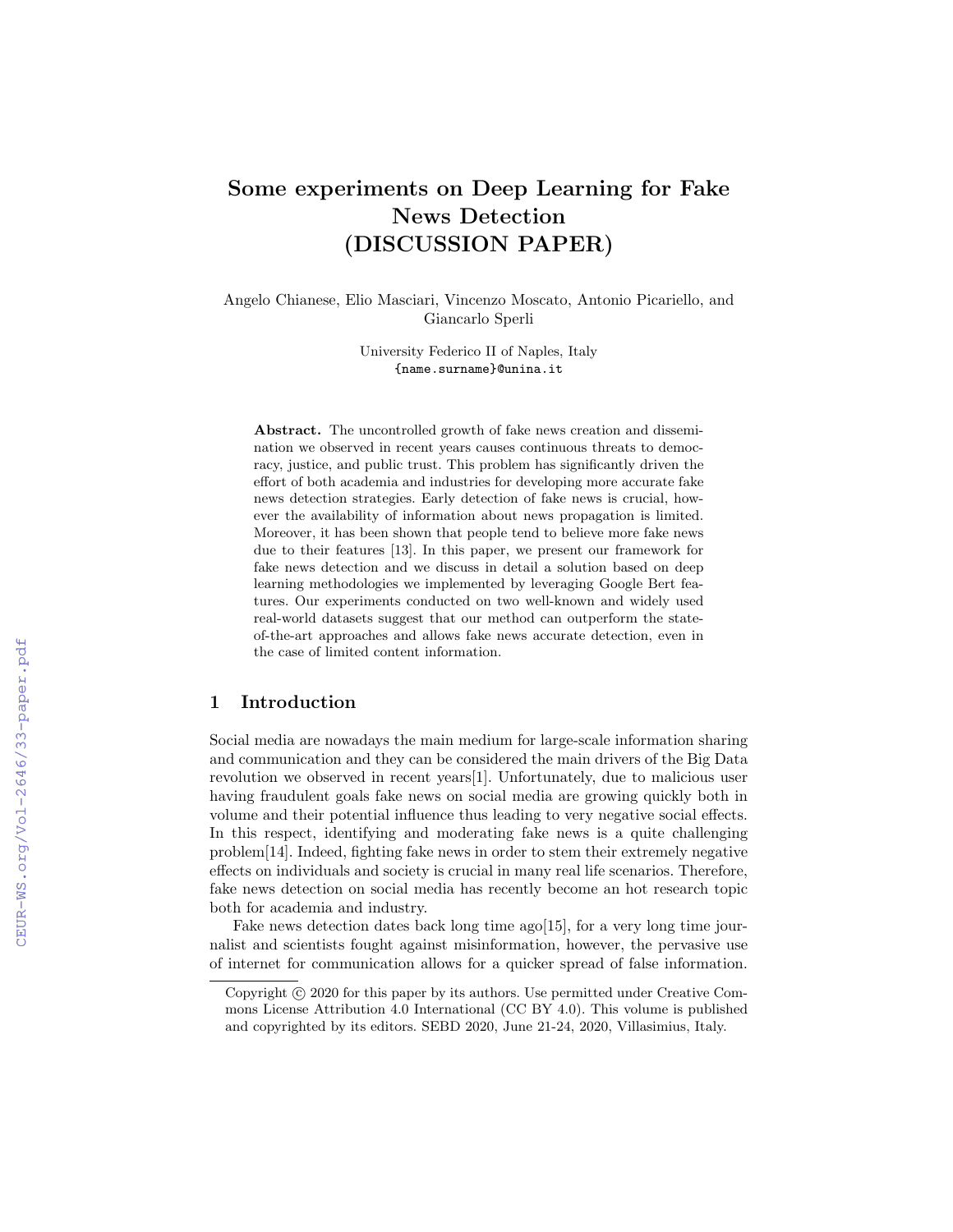Indeed, the term *fake news* has grown in popularity in recent years, especially after the 2016 United States elections but there is still no standard definition of fake news [11]. Aside the definition that can be found in literature, one of the most well accepted definition of fake news is the following: Fake news is a news article that is intentionally and verifiable false and could mislead readers [2]. There are two key features of this definition: authenticity and intent. First, fake news includes false information that can be verified as such[8]. Second, fake news is created with dishonest intention to mislead consumers[11].

The content of fake news exhibits heterogeneous topics, styles and media platforms, it aims to mystify truth by diverse linguistic styles while insulting true news. Fake news are generally related to newly emerging, time-critical events, which may not have been properly verified by existing knowledge bases due to the lack of confirmed evidence or claims. Thus, fake news detection on social media poses peculiar challenges due to the inherent nature of social networks that requires both the analysis of their content  $[10, 6]$  and their social context  $[12]$ , 3].

Our approach in a nutshell. Fake news detection problem can be formalized as a classification task thus requiring features extraction and model construction. The detection phase is a crucial task as it is devoted to guarantee users to receive authentic information. We will focus on finding clues from news contents. Our goal is to improve the existing approaches defined so far when fake news is intentionally written to mislead users by mimicking true news. More in detail, traditional approaches are based on verification by human editors and expert journalists but do not scale to the volume of news content that is generated in online social networks. As a matter of fact, the huge amount of data to be analyzed calls for the development of new computational techniques. It is worth noticing that, such computational techniques, even if the news is detected as fake, require some sort of expert verification before being blocked. In our framework, we perform an accurate pre-processing of news data and then we apply three different approaches. The first approach is based on classical classification approaches. We also implemented a deep learning approach that leverages neural network features for fake news detection. Finally, for the sake of completeness we implemented some multimedia approaches in order to take into account misleading images. Due to space limitation, we discuss in this paper the deep learning approach.

# 2 Our Fake News Detection Framework

Our framework is based on news flow processing and data management in a preprocessing block which performs filtering and aggregation operation over the news content. Moreover, filtered data are processed by two independent blocks: the first one performs natural language processing over data while the second one performs a multimedia analysis. The overall process we execute for fake news detection is depicted in Figure 1. In the following, we describe each module in more detail: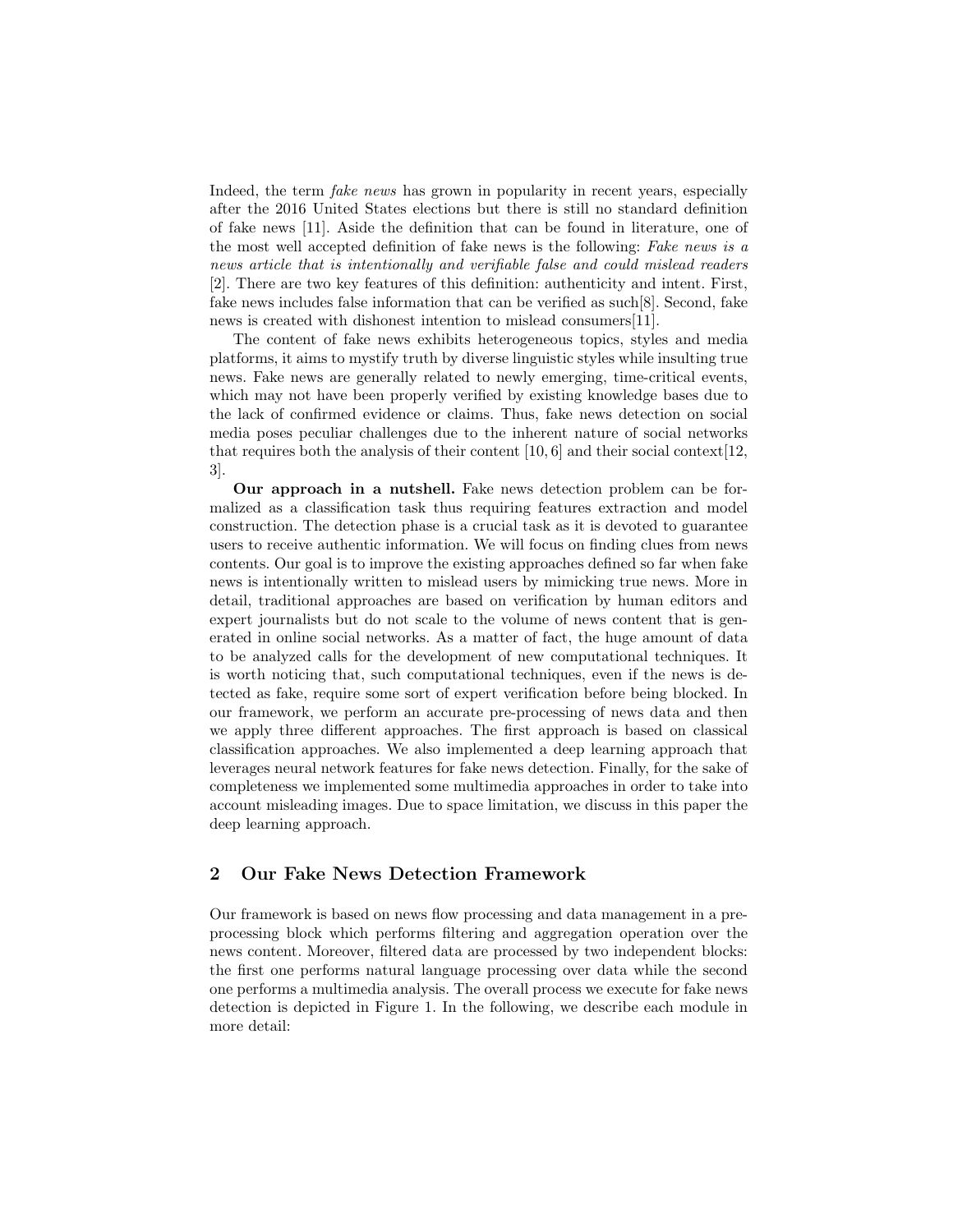

Fig. 1: The overall process at a glance

Data Ingestion Module. This module take care of data collection tasks. Data can be highly heterogeneous: social network data, multimedia data and news data. We collect the news text and eventual related contents and images.

Pre-processing Module. This component is devoted to the acquisition of the incoming data flow. It performs filtering, data aggregation, data cleaning and enrichment operations.

NLP Processing Module. It performs the crucial task of generating a binary classification of the news articles, i.e., whether they are fake or reliable news. It is split in two submodules. The Machine Learning module performs classification using an ad-hoc implemented Logistic Regression algorithm after an extensive process of feature extraction and selection TF-IDF based in order to reduce the number of extracted features. The Deep Learning module classifies data using Google Bert algorithm after a tuning phase on the vocabulary. It also performs a binary transformation and eventual text padding in order to better analyze the input data.

Multimedia Processing Module. This module is tailored for Fake Image Classification through Deep Learning algorithms, using ELA (Error Level Analysis) and CNN.

Due to space limitation, we discuss in the following only the details of the deep learning module and the obtained results.

### 2.1 The Deep Learning Module

The Deep Learning Module computes a binary classification on a text datasets of news that will be labelled as 0 if a news is marked as Real, and as 1 if it is marked as Fake. The Deep Learning Module classifies news content using a new language model called B.E.R.T. (Bidirectional Encoder Representations from Transformers) developed and released by Google. Prior to describing the algorithm features in detail, we briefly describe the auxiliary tools being used, while in Section 3 we describe the experimental evaluation that lead to our choice on BERT.

Colaboratory. Colab is intended for machine learning education and research, it requires no setup and runs entirely on the cloud. By using Colab it's possible to write and execute code, save and share analytics and it provides

https://research.google.com/colaboratory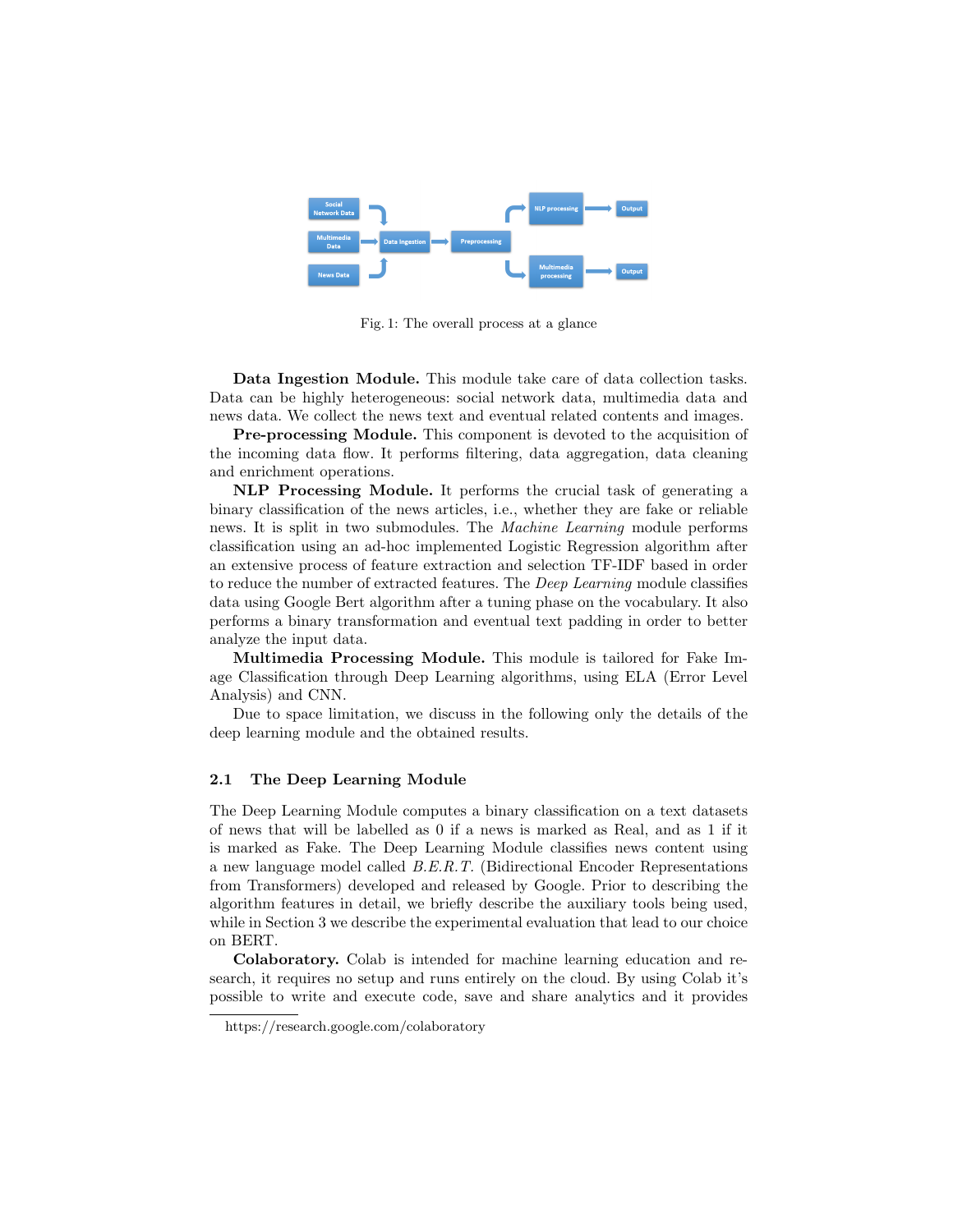access to expensive and powerful computing resources for free by a web interface. More in detail, Colab's hardware is powered by:  $Intel(R)$  Xeon $(R)$  CPU @ 2.00GHz, nVidia T4 16 GB GDDR6 @ 300 GB/sec, 15GB RAM and 350GB storage.

Tensor Flow. It is devoted to train and run neural networks for image recognition, word embeddings, recurrent neural networks, and natural language processing. It is a cross-platform tool and runs on CPUs, GPUs, even on mobile and embedded platforms. TensorFlow uses dataflow graphs to represent the computation flow, i.e., these structures describe the data flow through the processing nodes. Each node in the graph represents a mathematical operation, and each connection between nodes is a multidimensional data array called tensor. The TensorFlow Distributed Execution Engine abstracts from the supported devices and provides a high performance-core implemented in C++ for the TensorFlow platform. On top there are Python and C++ frontends. The Layers API provides a simple interface for most of the layers used in deep learning models. Finally, higher-level APIs, including Keras, makes training and evaluating distributed models easier.

Keras. It is a high-level neural network API, implemented in Python and capable of running on top of TensorFlow. It allows for easy and fast prototyping through: 1) User Friendliness as it offers consistent and simple APIs that minimizes the number of user actions required for common use cases; 2) Modularity as neural layers, cost functions, optimizers, initialization schemes, activation functions and regularization schemes are all standalone modules that can be combined to create new models; 3) Extensibility as new modules are simple to add as new classes and functions.

Google BERT. This tool has been developed in order to allow an easier implementation of two crucial tasks for Natural Language Processing (NLP): Transfer Learning through unsupervised pre-training and Transformer architecture. The idea behind Transfer Learning is to train a model in a given domain on a large text corpus, and then leverage the gathered knowledge to improve the model's performance in a different domain. In this respect, BERT has been pre-trained on Wikipedia and BooksCorpus. On the opposite side, the Transformer architecture processes all elements simultaneously by linking individual elements through a process known as attention. This mechanism allows a deep parallelization and guarantee higher accuracy across a wide range of tasks. BERT outperforms previous proposed approaches as it is the first unsupervised, fully bidirectional system for NLP pre-training. Pre-trained representations can be either context-free or context based dependig on user needs. Due to space limitations we do not describe in detail the BERT's architecture and the encoder mechanism.

# 3 Our Benchmark

In this section we will describe the fake news detection process for the deep learing module and the datasets we used as a benchmark for our algorithms.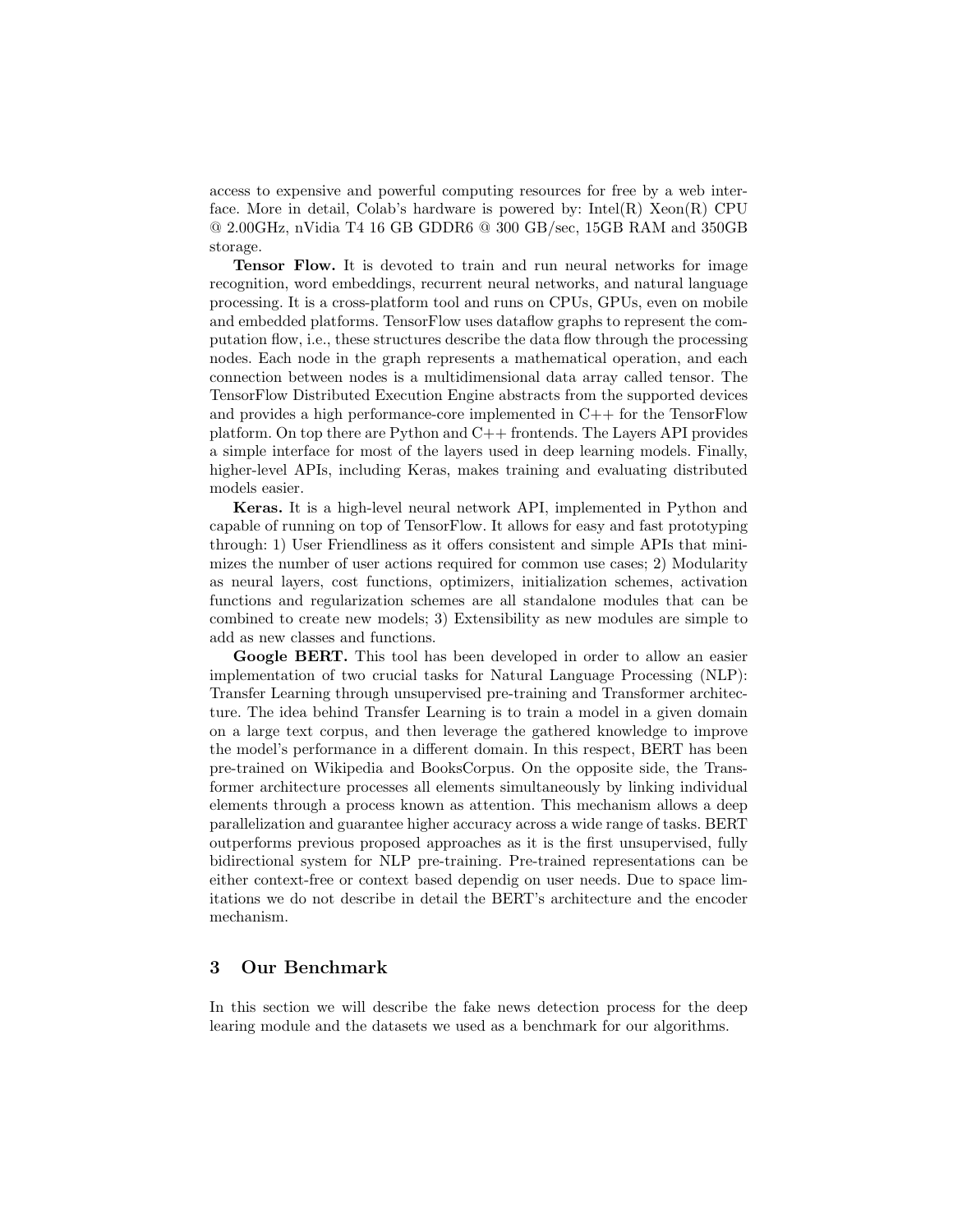#### 3.1 Dataset Description

Liar Dataset. This dataset includes 12.8K human labelled short statements from fact-checking website Politifact.com. Each statement is evaluated by a Politifact.com editor for its truthfulness. The dataset has six fine-grained labels: pants-fire, false, barely-true, half-true, mostly-true, and true. The distribution of labels is relatively well- balanced. [12] For our purposes the six fine-grained labels of the dataset have been collapsed in a binary classification, i.e., label 1 for fake news and label 0 for reliable ones. This choice has been made due to binary Fake News Dataset feature. The dataset is partitioned into three files: 1) Training Set: 5770 real news and 4497 fake news; 2) Test Set: 1382 real news and 1169 fake news; 3) Validation Set: 1382 real news and 1169 fake news. The three subsets are well balanced so there is no need to perform oversampling or undersampling.

The processed dataset has been uploaded in Google Drive and, then, loaded in Colab's Jupyter as a Pandas Dataframe. It has been added a new column with the number of words for each row article. Using the command  $df.describe()$ on this column it is possible to print the following statistical information: count 15389.000000, mean 17.962311, std 8.569879, min 1.000000, 25% 12.000000, 50% 17.000000, 75% 22.000000, max 66.000000. These statistics show that there are articles with only one word in the dataset, so it has been decided to remove all rows with less than 10 words as they are considered poorly informative. The resulting dataset contains 1657 less rows than the original one. The updated statistics are reported in what follows: count 13732.000000, mean 19.228663, std 8.192268, min 10.000000, 25% 14.000000, 50% 18.000000, 75% 23.000000, max 66.000000. Finally, the average number of words per article is 19.

FakeNewsNet. This dataset has been built by gathering information from two fact-checking websites to obtain news contents for fake news and real news such as PolitiFact and GossipCop. In PolitiFact, journalists and domain experts review the political news and provide fact-checking evaluation results to claim news articles as fake or real. Instead, in GossipCop, entertainment stories, from various media outlets, are evaluated by a rating score on the scale of 0 to 10 as the degree from fake to real. The dataset contains about 900 political news and 20k gossip news and has only two labels: true and false. [14]

This dataset is publicly available by the functions provided by the FakeNews-Net team and the Twitter API. As mentioned above, FakeNewsNet can be split in two subsets: GossipCop and Politifact.com. We decided to analyse only political news as they produce worse consequences in real world than gossip ones. The dataset is well balanced and contains 434 real news and 367 fake news. Most of the news regards the US as it has already been noticed in LIAR. Fake news topics concern Obama, police, Clinton and Trump while real news topics refer to Trump, Republicans and Obama. Such as the LIAR dataset, it has been added a new column and used the command df.describe() to print out the following statistical information: count 801, mean 1459.217228, std 3141.157565, min 3, 25% 114, 50% 351, 75% 893, max 17377. The average number of words per articles in Politifact dataset is 1459, which is far longer than the average sentence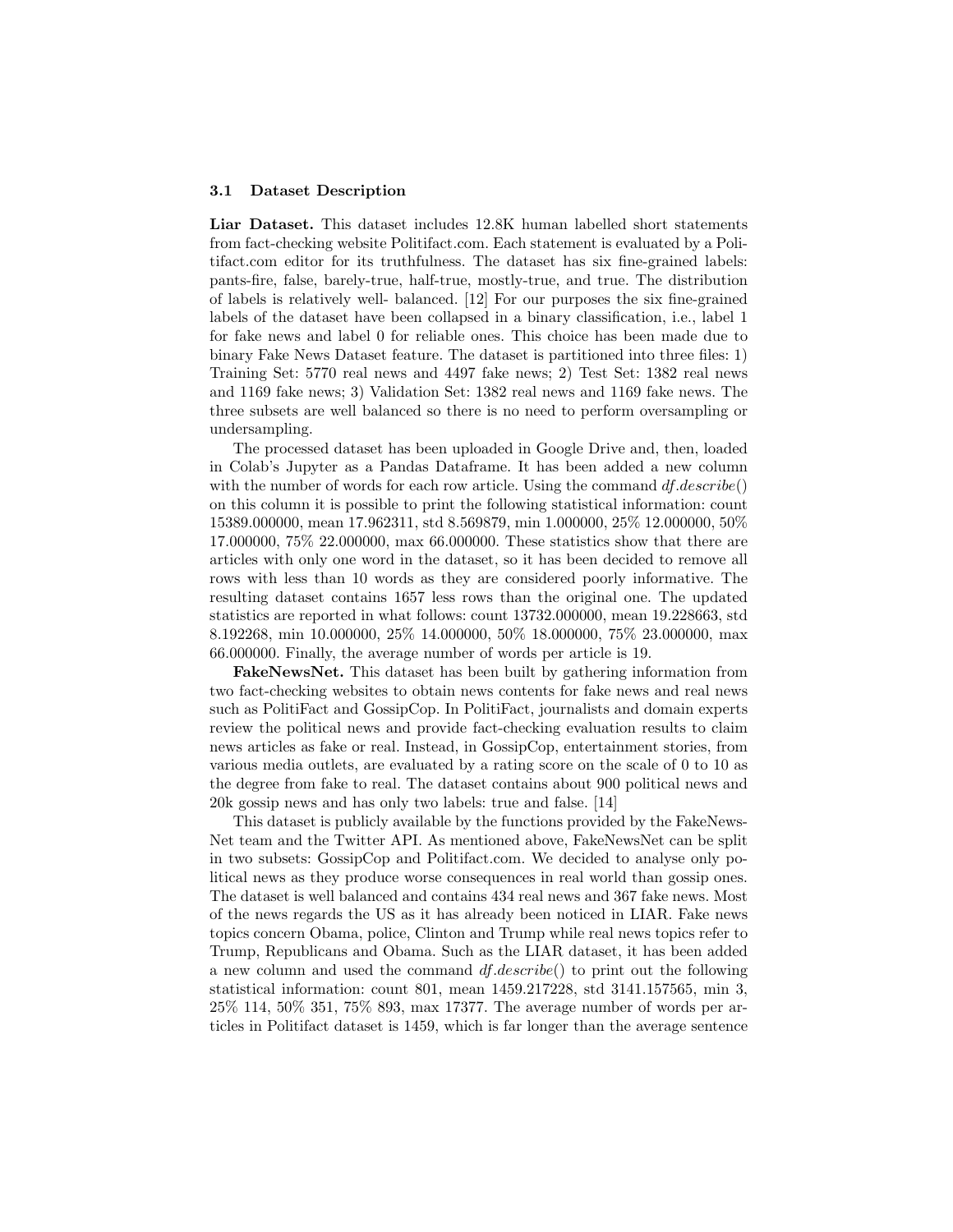length in Liar Dataset that is 19 words per articles. Such a statistics suggested us to compare the model performances on datasets with such different features.

#### 3.2 Pre-elaboration steps

The above mentioned datasets are available in CSV format and are composed of two columns: text and label. The news text need to be pre-processed for our analysis. In this respect, an ad-hoc Python function has been developed for unnecessary IP and URL addresses removal, HTML tags checking and words spell-check. Due to neural features, we decide to maintain some stop words in order to allow a proper context analysis. Thus, to ameliorate the noise problem, we created a custom list of stop words. We leverage Keras Tokenizer for preparing text documents for subsequent deep learning steps. More in detail, we create a vocabulary index based on word frequency, e.g., given the sentence The cat sat on the mat we create the following dictionary  $word\_index[\text{the}] = 1$ ,  $word\_index[\text{cat}]$  $= 2$  so every word gets a unique integer value; the 0 value is reserved for padding. Lower integer means more frequent word. After this encoding step, we obtain for each text a sequence of integers. As BERT needs a more elaborated input than other neural networks wed need to produce a tsv file, with four columns, and no header. The columns to be added to dataset are: 1) guid, i.e., a row ID; 2)*label*, i.e., the label for the row (it should be an int); 3) *alpha*, a dummy column containing the same letter for all rows, it is not used for classification but it is needed for proper running of the algorithm and 4) text, i.e., the news content. The data needs to be converted in InputFeature object to be compatible with Transformer Architecture. The conversion process includes tokenization and converting all sentences to a given sequence length (truncating longer sequences, and padding shorter sequences). Tokenization is performed using WordPiece tokenization, where the vocabulary is initialized with all the individual characters in the language, and then the most frequent/likely combinations of the existing words in the vocabulary are iteratively added. Words that does not occur in the vocabulary are broken down into sub-words in order to search for possible matches in the collection.

# 4 Evaluation

In order to show that the Google BERT model we implemented outperforms the results of the current performance state of art both on Liar dataset and Polifact dataset, we report in Figure 2 and 3 the best results obtained for the other approaches commonly used in literature for those datasets. In particular, neural betworks such as CNN, BI-LSTM and C-HAN were initialized with 300 dimensional pre-trained embeddings from GloVe [9], trained on a dataset of one billion tokens (words) with a vocabulary of 400 thousand words.

We compared the performances on well-established evaluation measure like: Accuracy, Precision, Recall, F1 measure, Area Under Curve (AUC) [5] and the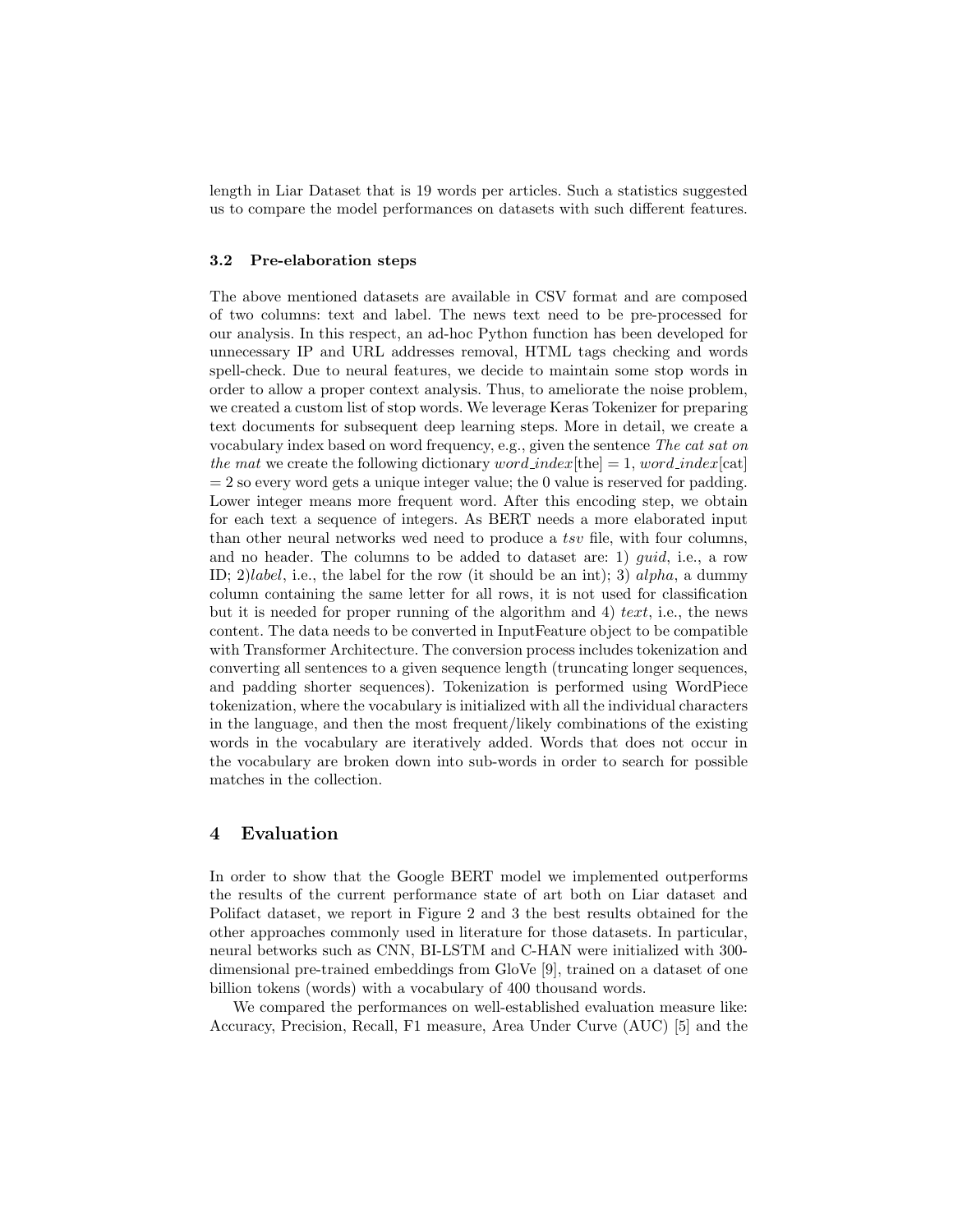| <b>Neural Network Accuracy Precision Recall F1    </b> |       |       |       |                               | TP : |  | FP TN FN AUC          |
|--------------------------------------------------------|-------|-------|-------|-------------------------------|------|--|-----------------------|
| <b>BERT</b>                                            | 0.619 | 0.583 |       | $0.596$ 0.628                 |      |  | 697 472 884 498 0.617 |
| <b>C-HAN</b>                                           | 0.557 | 0.514 |       | $0.628$ 0.565                 | 688  |  | 694 735 434 0.574     |
| <b>BI-LSTM</b>                                         | 0.586 | 0.554 | 0.495 | $0.523$ 579 465 917 590 0.607 |      |  |                       |
| <b>CNN</b>                                             | 0.536 | 0.489 |       | $0.275$ 0.352                 | 1046 |  | 847 322 336 0.539     |

Fig. 2: Comparison for Google BERT against state of the art approaches on LIAR datataset

| <b>Neural Network   Accuracy Precision   Recall  </b> |       |       |       | F1.   | TP I |     |                |     | FP TN FN AUC      |
|-------------------------------------------------------|-------|-------|-------|-------|------|-----|----------------|-----|-------------------|
| <b>BERT</b>                                           | 0.588 | 0.565 | 0.449 | 0.628 | 165  |     |                |     | 127 306 202 0.578 |
| <b>C-HAN</b>                                          | 0.448 | 0.443 | 0.795 | 0.569 | 67   |     | 292            | 367 | 0436              |
| <b>BI-LSTM</b>                                        | 0.511 | 0.466 | 0.455 | 0.460 | 167  |     | $200 \mid 243$ | 191 | 0.532             |
| <b>CNN</b>                                            | 0.540 | 0.498 | 0.405 | 0.447 | 284  | 218 | 149            |     | 150 0.520         |

Fig. 3: Comparison for Google BERT against state of the art approaches on Polifact datataset

values reported in the obtained confusion matrices for each algorithm, i.e., True Positive (TP), False Positive (FP), True Negative (TN) and False Negative (FN).

We hypothesize that our results are quite better due to a fine hyper parameter tuning we performed, a better pre-processing step and the proper transformation.



For the sake of completeness, we report in Figure 4a and Figure 4b the detailed confusion matrices obtained for LIAR and Polifact datasets.

# 5 Conclusion and Future Work

In this paper, we investigated the problem of fake news detection by deep learning algorithms. We developed a framework the leverage Google BERT for analyzing real-life datasets and the results we obtained are quite encouraging. As for future work, we would like to extend our analysis by considering also user profiles' features, some kind of dynamic analysis of news diffusion mechanism[14] and geometric features[8] in our fake news detection model[7].